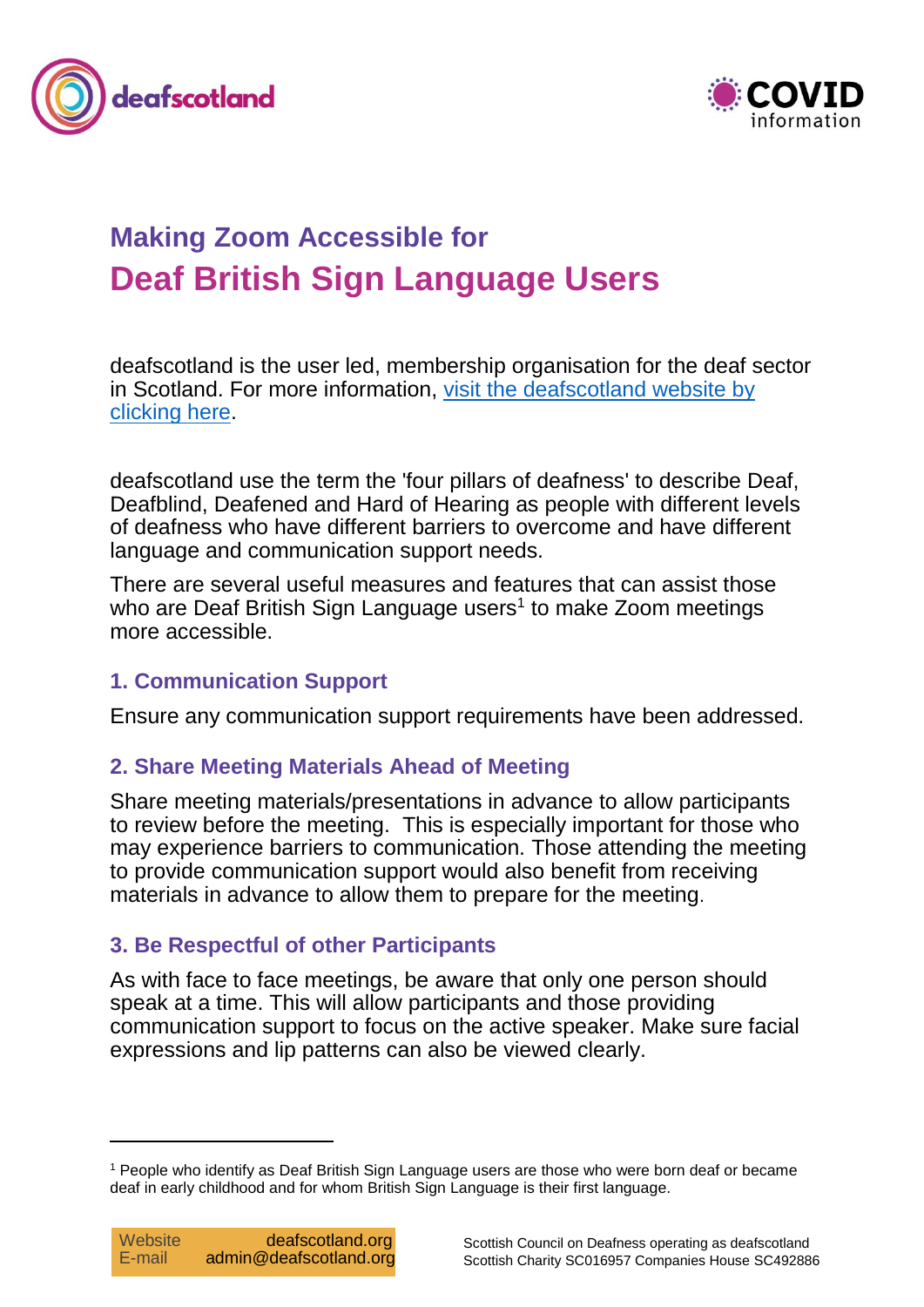



## **4. Sign Language Interpreter/Electronic Notetaker**

A Sign Language Interpreter can attend the meeting to provide communication support for those using British Sign Language (BSL). In addition, an Electronic Notetaker can join the meeting and type a record of what is said. The notes can also be displayed during the meeting by using the 'Share Screen' function if required. Only one participant can share their screen at a time on Zoom.

#### **5. 'Pin Video'**

The 'Pin Video' feature is particularly useful when using a Sign Language Interpreter during a Zoom meeting. Those who wish to watch the interpreter can 'pin' the interpreter's video to enable them to keep the interpreter on screen and in view throughout the meeting.

To 'pin' a participant's video using a PC or Mac, click on the three dots in the top right corner of the chosen participant's thumbnail video screen and click 'pin video'. The pinned video will remain stationary and visible at all times during the meeting for the participant to view. If using an iPad or Smartphone, double tap on the chosen video screen to 'pin'.

## **6. 'Spotlight'**

The host can 'Spotlight' a particular participant who will then be viewed as the primary active speaker. To 'spotlight' a person when in a meeting, go to 'Participants' and click on the arrow at the right of the person you wish to spotlight, click the 'Spotlight' feature. To 'spotlight' you need at least three participants in the meeting with video on and this can only be done by the host.

#### **7. Repeat Questions/Provide Clarification**

Be aware that in larger meetings not all participants are visible on screen at the same time. It may not be easy for participants to identify who is asking a question. Participants can also choose to ask questions via the 'Chat' facility. If facilitating a meeting by stating the name of who asked the question and by repeating the question this can provide clarification for others.

#### **8. 'Raise Hand'**

As well as manually raising your hand to visually attract attention during a meeting, Participants can be made aware of the Raise Hand function which can be used to alert the host if they wish to ask a question or